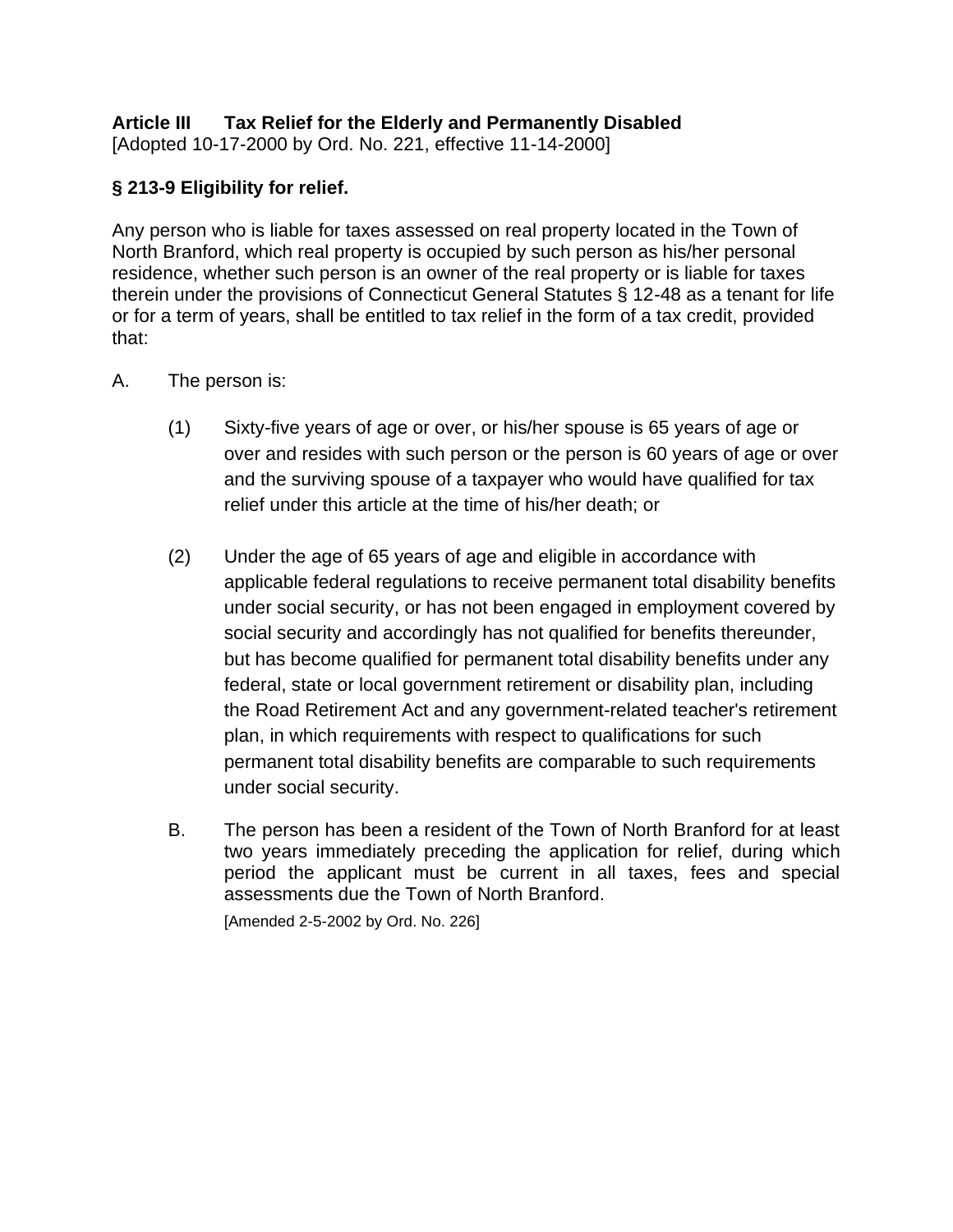[C.](https://www.ecode360.com/8839796#8839796) The property for which the tax relief is claimed is the legal domicile of such person and is occupied by such person for at least 250 days of each year and the person does not claim any other homestead or similar tax exemption in another state.

[Amended 2-5-2002 by Ord. No. 226]

- [D.](https://www.ecode360.com/8839797#8839797) The person's qualifying income individually, if unmarried, during the calendar year preceding the claim for tax relief shall not exceed \$42,500 or jointly, if married, not exceed \$52,500. ("Qualifying income" is defined as adjusted gross income (Internal Revenue Code guidelines) plus tax exempt interest, dividend exclusions, gifts, bequests, social security benefits, railroad retirement benefits and income from all other tax-exempt sources, but not including any credits received under this article.) [Amended 4-7-2009 by Ord. No. 239]
- [E.](https://www.ecode360.com/8839798#8839798) The person submits an application for tax relief afforded under this program between February 1 and May 15. [Amended 4-7-2009 by Ord. No. 239]
- F. [NEW] The filing requirements set forth under section §312-9 of Article III of the North Branford Town Code for any taxpayers who were granted the benefit in 2019 for the 2018 Grand List (FY 2019-20) and who are required to recertify by May 15, 2020, for the 2019 Grand List (FY 2020-21) are hereby suspended and such taxpayers shall automatically maintain their benefits for the next fiscal year and for each successive year that the Governor's declaration of public health and civil preparedness emergencies, Executive Orders No. 7, *et seq.*, remains in effect.

#### **§ 213-10 Amount of tax credit**.

[Amended 6-6-2006 by Ord. No. 234; 4-7-2009 by Ord. No. 239]

The amount of tax credit afforded under this program shall be \$300 per property and shall apply only to owner-occupied, single-family dwellings and to the homesite lot on which the dwelling is situated, along with one outbuilding on the homesite used with the dwelling which is not an additional dwelling. In any case where title to such real property is reported in the names of more than one taxpayer, the amount of the credit shall be provided in accordance with the fractional share such eligible owner holds in the property.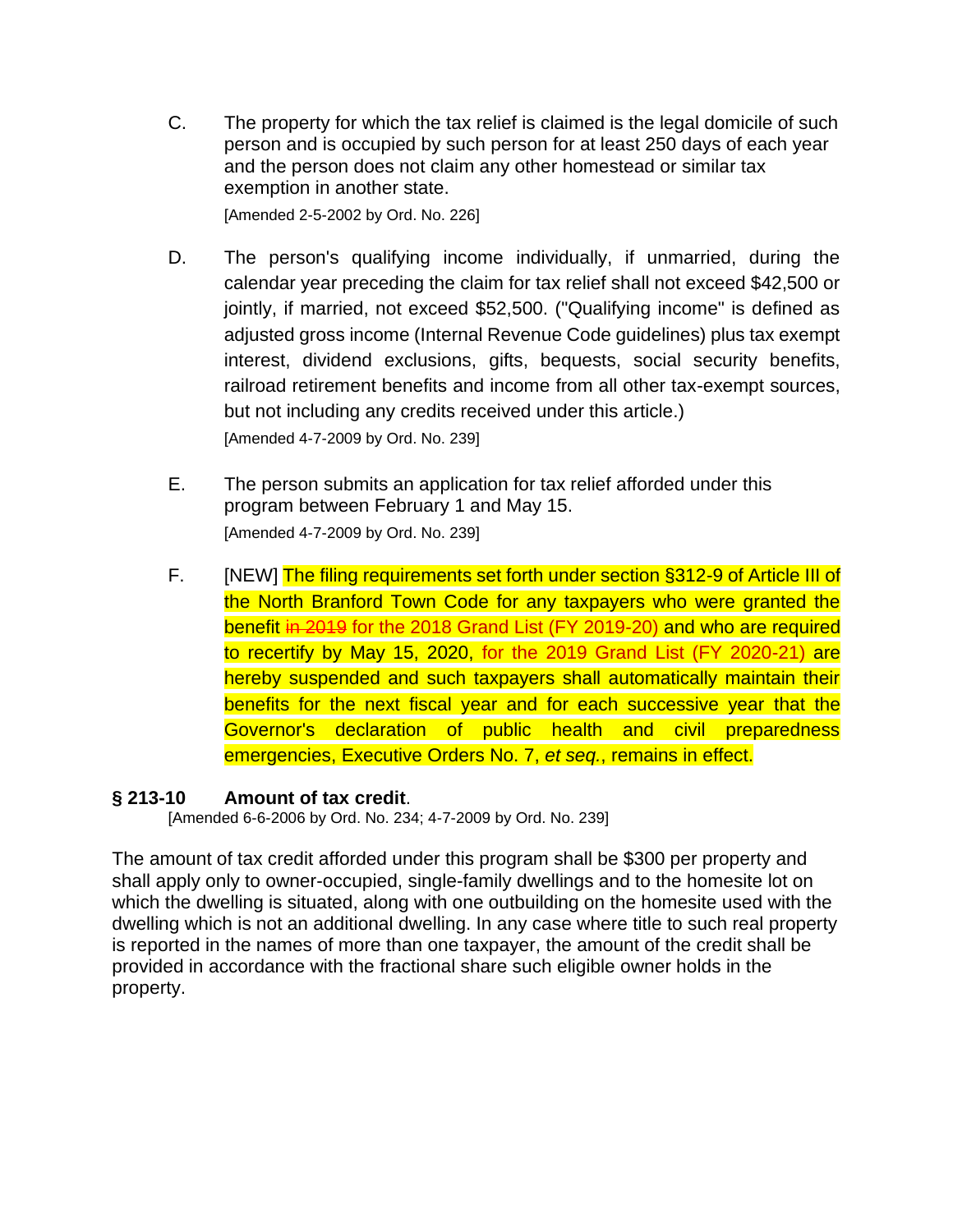## **§ 213-11 Administration of program.**

- A. The Town of North Branford Assessor is hereby authorized to implement this program, and to adopt such rules and regulations as may be necessary for the proper administration of this program. The Assessor may designate agents to act in his/her name in collecting applications for this program.
- B. The Town of North Branford Assessor shall determine eligibility for tax relief under this program. He/she shall compute the amount of credit due each qualified taxpayer, and make proper record thereof, and inform the Town of North Branford Tax Collector of his/her determination.

## **§ 213-12 Disposition of credit on death or sale of property.**

If any person entitled to the tax credit afforded under this program dies or sells the real property on which the tax credit is granted, any credit previously allowed shall be disallowed to the extent of the portion of the assessment year remaining following the date of death or sale of property, except when such death or sale results in a surviving spouse, otherwise eligible, acquiring the interest formerly held by the taxpayer.

## **§ [213-13 Limitation on tax relief.](https://www.ecode360.com/8839800#8839804)**

The tax relief afforded under this program to a taxpayer in no event shall, together with any relief received by such residents under the provisions of Connecticut General Statutes §§ 12-129b to 12-129d, inclusive, 12-129h**[\[1\]](https://www.ecode360.com/8839800#ft8839804-1)** and 12-170aa, exceed, in the aggregate, 75% of the tax which would, except for Connecticut General Statutes §§ 12- 129b to 12-129d, inclusive, 12-129h and 12-170aa, and this ordinance, be laid against such taxpayer.

[\[1\]](https://www.ecode360.com/8839800#ref8839804-1) *Editor's Note: Section 12-129h, which related to tax relief for special taxes, was repealed 1999, P.A. 99-89, § 9, effective 6-3-1999.*

# **§ [213-14 Waiver of right to establish lien.](https://www.ecode360.com/8839800#8839805)**

The Town of North Branford hereby waives any right to establish a lien which it may have under the provisions of Connecticut General Statutes § 12-129n(f).

### **§ [213-15 Confidentiality.](https://www.ecode360.com/8839800#8839806)**

Affidavits, applications or other documents presented in support of the application for tax relief shall remain confidential and shall not be disclosed except in connection with an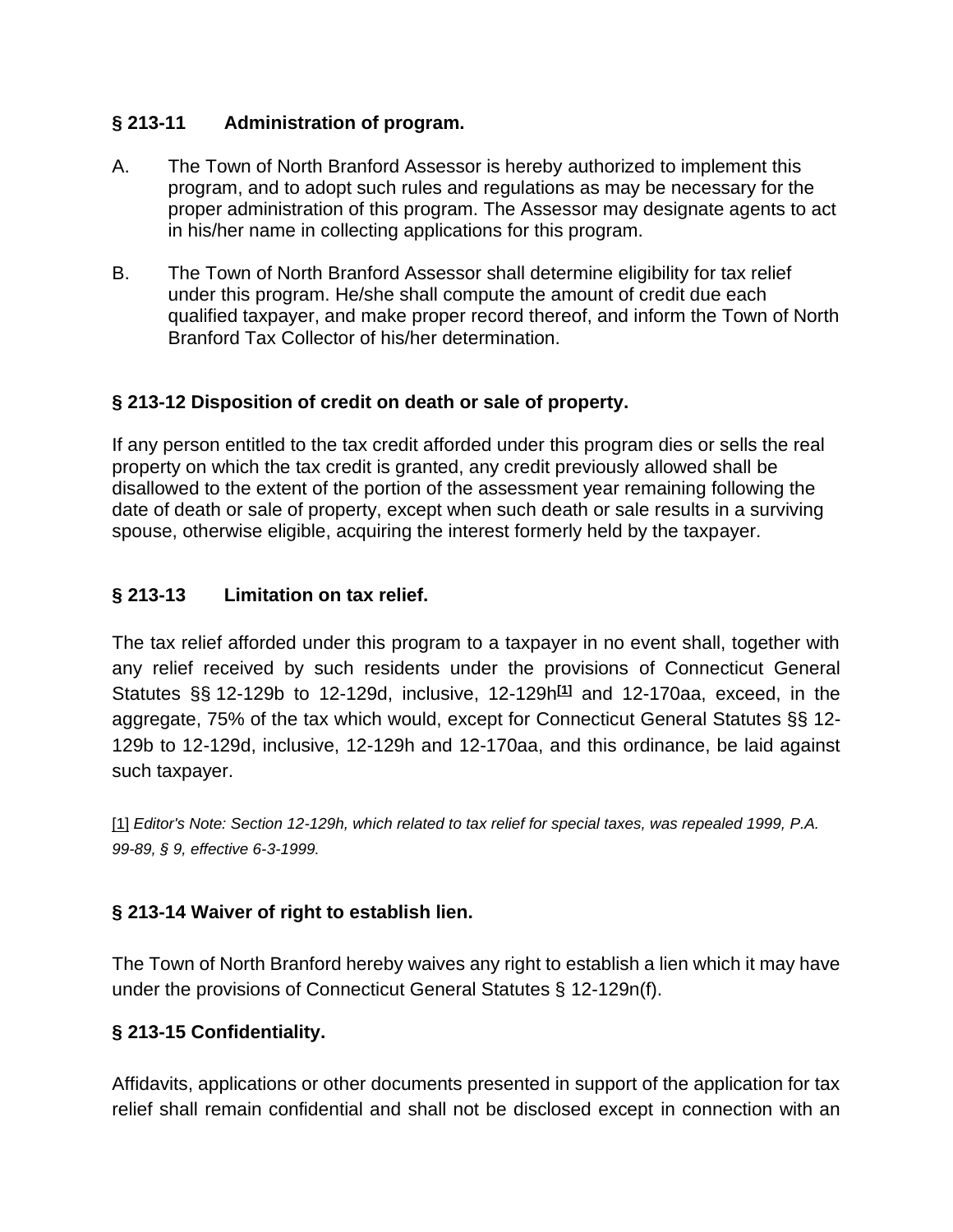investigation of fraud or other misrepresentation as to eligibility or except as may otherwise be required by law.

#### **§ [213-16 Limitation on credits granted.](https://www.ecode360.com/8839800#8839807)**

[Amended 3-18-2014 by Ord. No. 246]

The total of all credits granted under the provisions of this article shall not exceed \$100,000. If the total of all credits to be granted, except for this section, would exceed said amount, then such credit shall be reduced on a pro-rata basis so that the total credits equal \$100,000.

### **§ [213-17 When effective.](https://www.ecode360.com/8839800#8839808)**

This article shall become effective in accordance with § **[C4-6](https://www.ecode360.com/13308852#13308852)** of the North Branford Town Charter and shall apply commencing with the taxes due on the Grand List of October 1, 2000.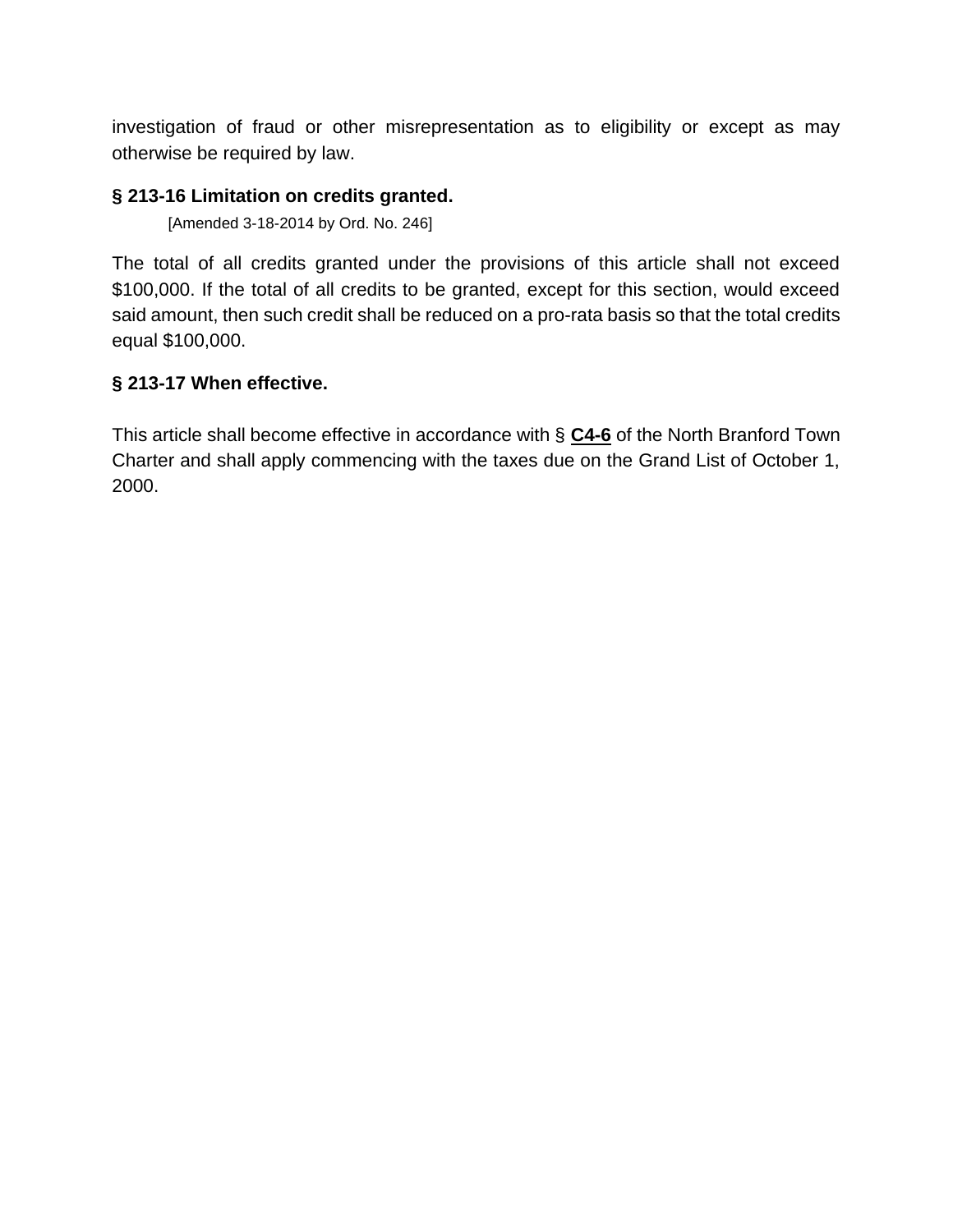### **Article V Exemption for Blind Persons**

[Adopted 4-6-2010 by Ord. No. 240]

#### **§ 213-19 Exemption granted; application.**

- A. Any person entitled to the exemption from property tax applicable to the assessed value of property up to the amount of \$3,000, as provided under C.G.S. § 12-81(17), shall be entitled to an additional exemption in an amount up to \$2,000 of assessed value, provided such person's qualifying income does not exceed the applicable maximum amount as provided under § 12-81l and 12-170aa.
- B. Any person submitting a claim shall be required to file an application on a form prepared by the Assessor not later than October 1 of the assessment list year with respect to which such additional exemption is being claimed. Each such application shall include a copy of the federal tax return, or in the event a return is not filed, such evidence related to income for the tax year ending immediately prior to the approval of a claim for this exemption.
- C. [NEW] The filing requirements set forth under section §312-19 of Article V of the North Branford Town Code for any taxpayers who were granted the benefit in 2019 and who are required to recertify by October 1, 2020, are hereby suspended and such taxpayers shall automatically maintain their benefits for the next fiscal year and for each successive year that the Governor's declaration of public health and civil preparedness emergencies, Executive Orders No. 7, *et seq.*, remains in effect.

### **§ 213-20 Eligibility for relief**

Any person applying for this exemption must meet the following requirements:

- A. The income limitations of C.G.S. 12-81l of the Connecticut General Statutes;
- B. Has been a resident of the Town of North Branford for a minimum of two years;
- C. The property for which the tax relief is claimed is the legal domicile of such person and is occupied by such person for at least 250 days of each year, and the person does not claim any other homestead or similar tax exemption in another state; and
- D. Qualify in accordance with §§ 12-92 and 12-94 of the Connecticut General Statutes.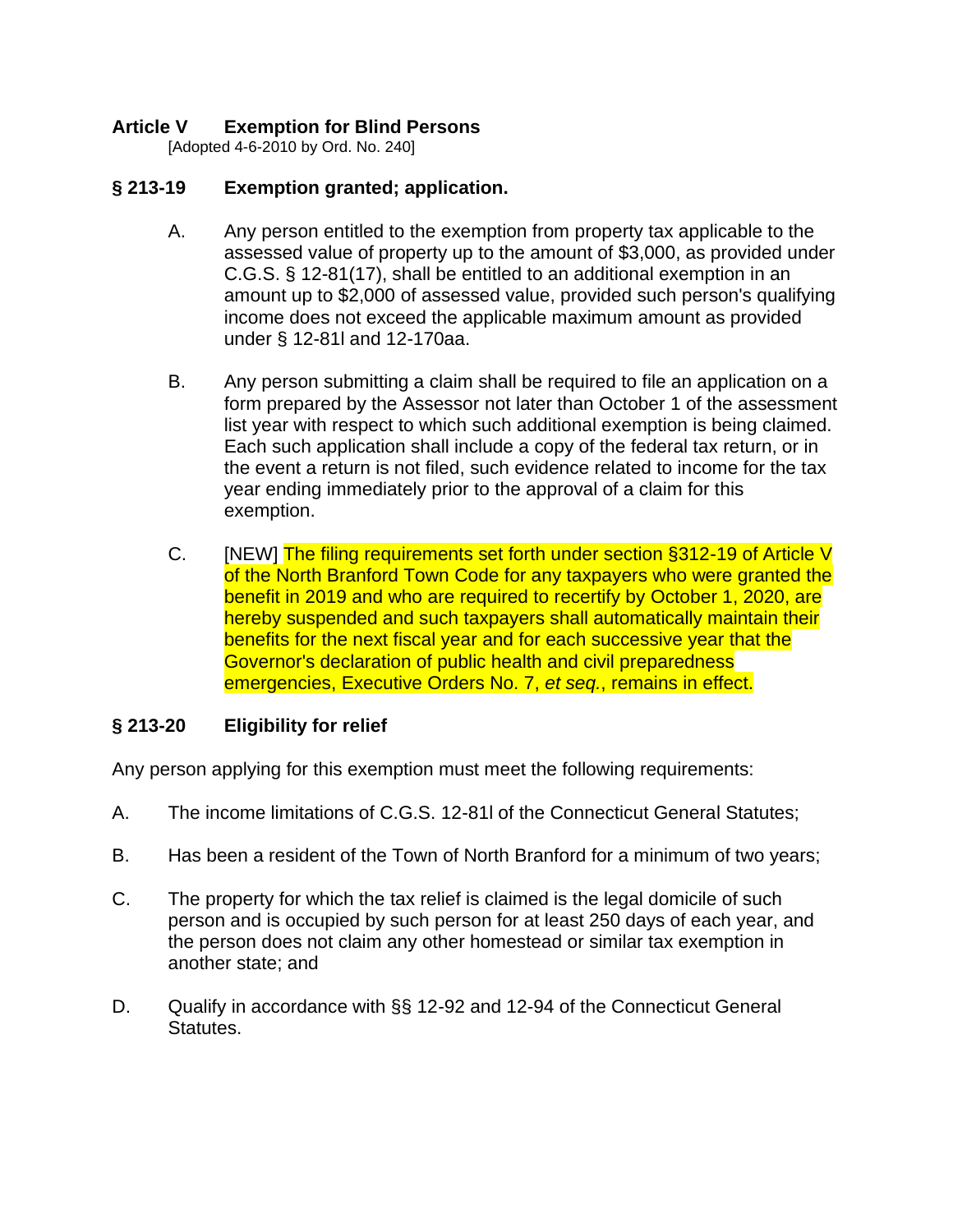# **§ 213-21 Disposition of credit on death or sale of property.**

Any credit previously allowed under this program shall expire upon either death of the applicant or sale of the property on the grand list following the occurrence.

### **§ 213-22 Limitation on Town-wide credits granted.**

The total of all tax credits granted to all residents of the Town under the provisions of this article shall not exceed \$20,000. If the total of all Town-wide tax credits to be granted under this article exceeds said amount, individual exemptions under this article shall be reduced on a pro-rata basis so that the total Town-wide tax credit does not exceed said \$20,000.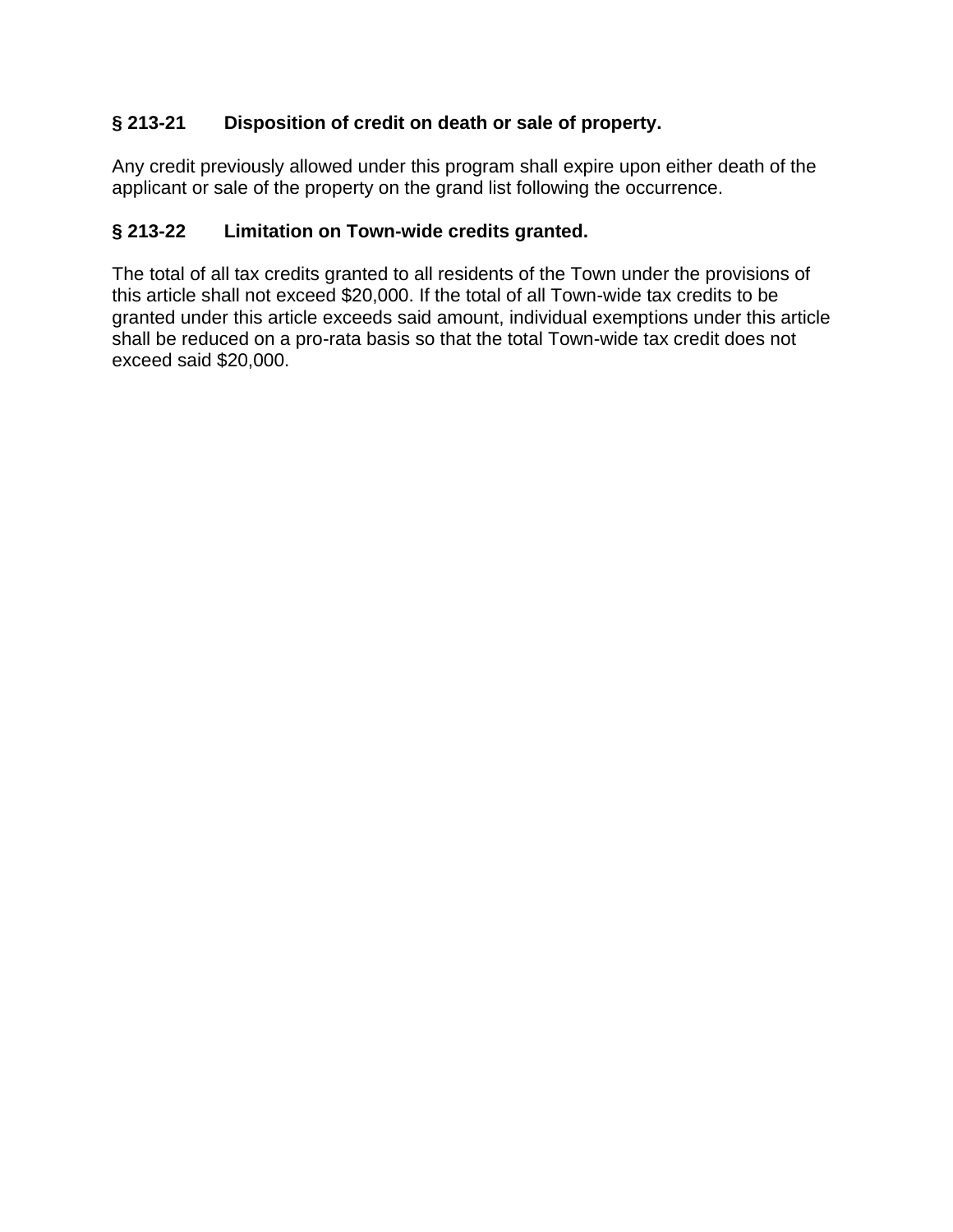## **Article VI Exemption for Totally Disabled Persons**

[Adopted 4-6-2010 by Ord. No. 240]

## **§ 213-23 Exemption granted; application.**

- A. Any person entitled to the exemption from property tax applicable to the assessed value of property up to the amount of \$1,000, as provided under C.G.S. § 12-81(55), shall be entitled to an additional exemption in an amount up to \$1,000 of assessed value, provided such person's qualifying income does not exceed the applicable maximum amount as provided under C.G.S. §§ 12-81l and 12-170aa.
- B. Any person submitting a claim shall be required to file an application on a form prepared by the Assessor not later than October 1 of the assessment list year with respect to which such additional exemption is being claimed. Each such application shall include a copy of the federal tax return, or in the event a return is not filed, such evidence related to income for the tax year ending immediately prior to the approval of a claim for this exemption.
- C. [NEW] The filing requirements set forth under section §312-23 of Article VI of the North Branford Town Code for any taxpayers who were granted the benefit in 2019 and who are required to recertify by October 1, 2020, are hereby suspended and such taxpayers shall automatically maintain their benefits for the next fiscal year and for each successive year that the Governor's declaration of public health and civil preparedness emergencies, Executive Orders No. 7, *et seq.*, remains in effect.

# **§ 213-24 Eligibility for relief.**

Any person applying for this exemption must first meet the requirements of C.G.S. § 12- 81(55), which are as follows: Any person, who:

- A. Is eligible, in accordance with applicable federal regulations, to receive permanent total disability benefits under social security;
- B. Has not been engaged in employment covered by social security and, accordingly, has not qualified for benefits thereunder but who has become qualified for permanent total disability benefits under any federal, state or local government retirement or disability plan, including the Railroad Retirement Act[1] and any government-related teacher's retirement plan, determined by the Secretary of the Office of Policy and Management to contain requirements in respect to qualification for such permanent total disability benefits which are comparable to such requirements under social security; or [1] Editor's Note: See 45 U.S.C. § 9 *et seq.*
- C. Has attained age 65 or over and would be eligible in accordance with applicable federal regulations to receive permanent total disability benefits under social